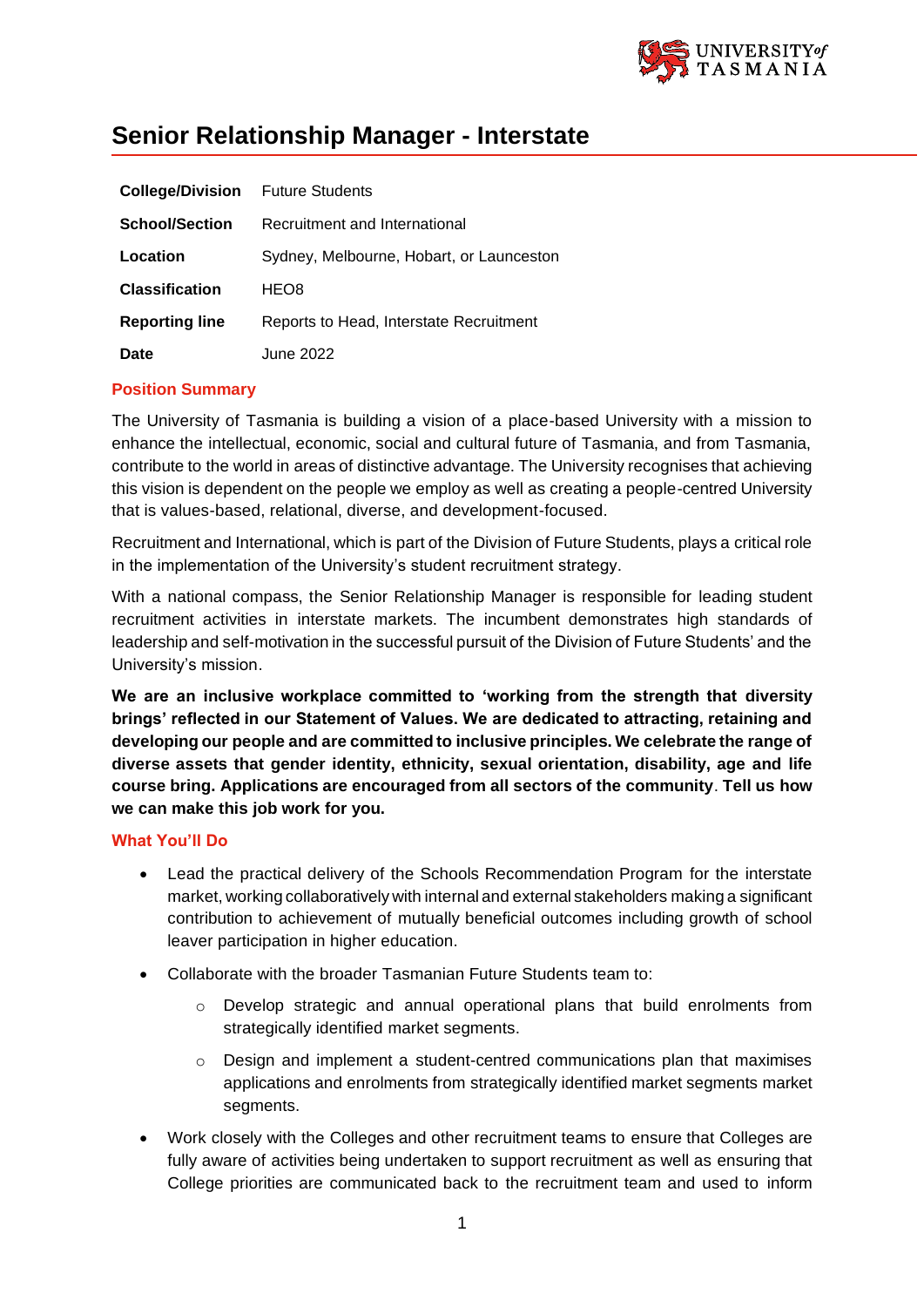

recruitment plans going forward.

- Analyse the external environment and identify data driven opportunities to develop, instigate, and support business development initiatives, including events and campaigns, aimed at growing interstate student market segments.
- Demonstrate leadership to other members of the Interstate Recruitment team, encouraging a collaborative and purpose-driven culture and supporting others to achieve mutually agreed goals.
- Prepare and communicate regular performance reporting and market insights to the Head, Interstate Recruitment.
- Champion the efficient and effective application of the Client Relationship Management System (CRM) and other internal data recording systems to optimise data integrity and maximise the systems being utilised to their full potential; and lead a continuous improvement approach across the Interstate Recruitment Team, encouraging proactive input into areas for development or improvement.
- In consultation with the Head Interstate Recruitment, prioritise and co-ordinate workload allocations for the broader Interstate Recruitment Team.
- Ensure compliance with relevant legislation, and University policy and procedure, including audit and financial requirements.
- Undertake other duties as reasonably directed.

### **What We're Looking For (success criteria)**

- A degree from a recognised tertiary institution in a relevant area or an equivalent combination of relevant experience, education, and/or training.
- Demonstrated success in student recruitment or business development, preferably within the Australian education sector.
- Outcome oriented work ethic with a customer centric approach
- Strong experience in stakeholder management and bringing individuals and teams together to achieve mutually beneficial goals.
- Demonstrated high-level written, verbal, and interpersonal communication skills, including negotiation, problem solving, and analytical skills.
- Ability to prepare and present information in varying formats to people from a range of backgrounds and experience levels, including reporting for senior managers.
- Demonstrated ability to apply data informed decision making to strategic and operational activity and to defining priorities.
- Capacity to undertake regular interstate travel.

#### **Other position requirements**

- Working with Vulnerable People Registration or the ability to obtain it
- Current 'C' class driver's licence or manual vehicle licence